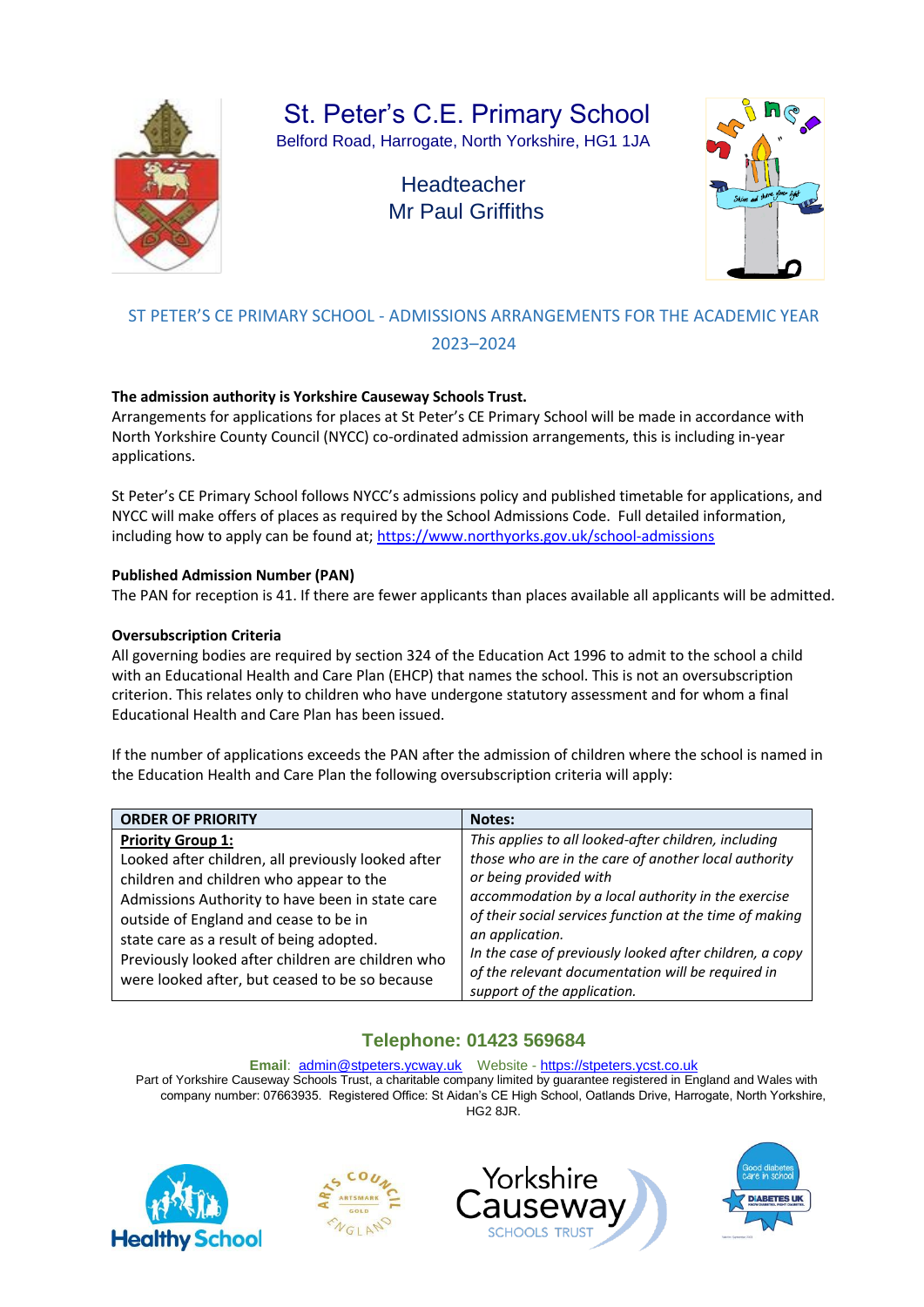| they were adopted or became subject to a child<br>arrangement order or special<br>guardianship order. | A child is regarded as being in state care outside of<br>England if they were accommodated by a public<br>authority, a religious organisation or any another<br>provider of care whose sole purpose is to benefit<br>society.<br>This includes children who were adopted under the<br>Adoption Act 1976 and Children who were adopted<br>under the Adopted & Childrens Act 2002.<br>Child Arrangement Orders replace residence orders<br>and any residence order in force prior to 22 April<br>2014 is deemed to be a Child Arrangement Order. |
|-------------------------------------------------------------------------------------------------------|------------------------------------------------------------------------------------------------------------------------------------------------------------------------------------------------------------------------------------------------------------------------------------------------------------------------------------------------------------------------------------------------------------------------------------------------------------------------------------------------------------------------------------------------|
| <b>Priority Group 2:</b>                                                                              | We will only consider applications on social or                                                                                                                                                                                                                                                                                                                                                                                                                                                                                                |
| Children the Authority considers have special<br>social or medical reasons for admission.             | medical grounds if they are supported by a<br>professional recommendation from a doctor, social<br>worker, or other appropriate professional. The<br>supporting evidence should set out the particular<br>social or medical reason(s) why the school in<br>question is the most suitable school and the<br>difficulties that would be caused if the child had to<br>attend another school. Panels of professionally<br>qualified people will consider all applications made<br>under priority group 2.                                         |
| <b>Priority Group 3:</b>                                                                              |                                                                                                                                                                                                                                                                                                                                                                                                                                                                                                                                                |
| Children living within the normal area of the<br>school.                                              | Refer to tie break                                                                                                                                                                                                                                                                                                                                                                                                                                                                                                                             |
| <b>Priority Group 4:</b>                                                                              | Priority in this oversubscription criteria is given in                                                                                                                                                                                                                                                                                                                                                                                                                                                                                         |
| Children of staff at the school.                                                                      | either or both of the following circumstances:<br>Where a member of staff has been<br>a)<br>employed at the school for more than two<br>years at the time when the admission to the<br>school is made, and/or<br>the member of staff has been recruited to<br>b)<br>fill a post at the school for which there is a<br>demonstrable skill shortage.                                                                                                                                                                                             |
| <b>Priority Group 5:</b>                                                                              |                                                                                                                                                                                                                                                                                                                                                                                                                                                                                                                                                |
| Children living outside the normal area of school.                                                    | Refer to tie break                                                                                                                                                                                                                                                                                                                                                                                                                                                                                                                             |

*Children in higher priority groups will be offered places ahead of those in lower priority groups (priority group 1 being the highest and priority group 5 being the lowest). All applications within each priority group will be considered equally (i.e. all applications, regardless of order of preference).*

### **Tie break:**

If there are not enough places for all the children in one of these priority groups, we will give priority first to those with a sibling at the school in September 2023, who live the nearest to the school ( in all cases sibling refers to brother or sister, half brother or sister, adopted brother or sister, step brother or sister, or the child

## **Telephone: 01423 569684**

**Email**: admin@stpeters.ycway.uk Website - [https://stpeters.ycst.co.uk](https://stpeters.ycst.co.uk/) Part of Yorkshire Causeway Schools Trust, a charitable company limited by guarantee registered in England and Wales with company number: 07663935. Registered Office: St Aidan's CE High School, Oatlands Drive, Harrogate, North Yorkshire, HG2 8JR.